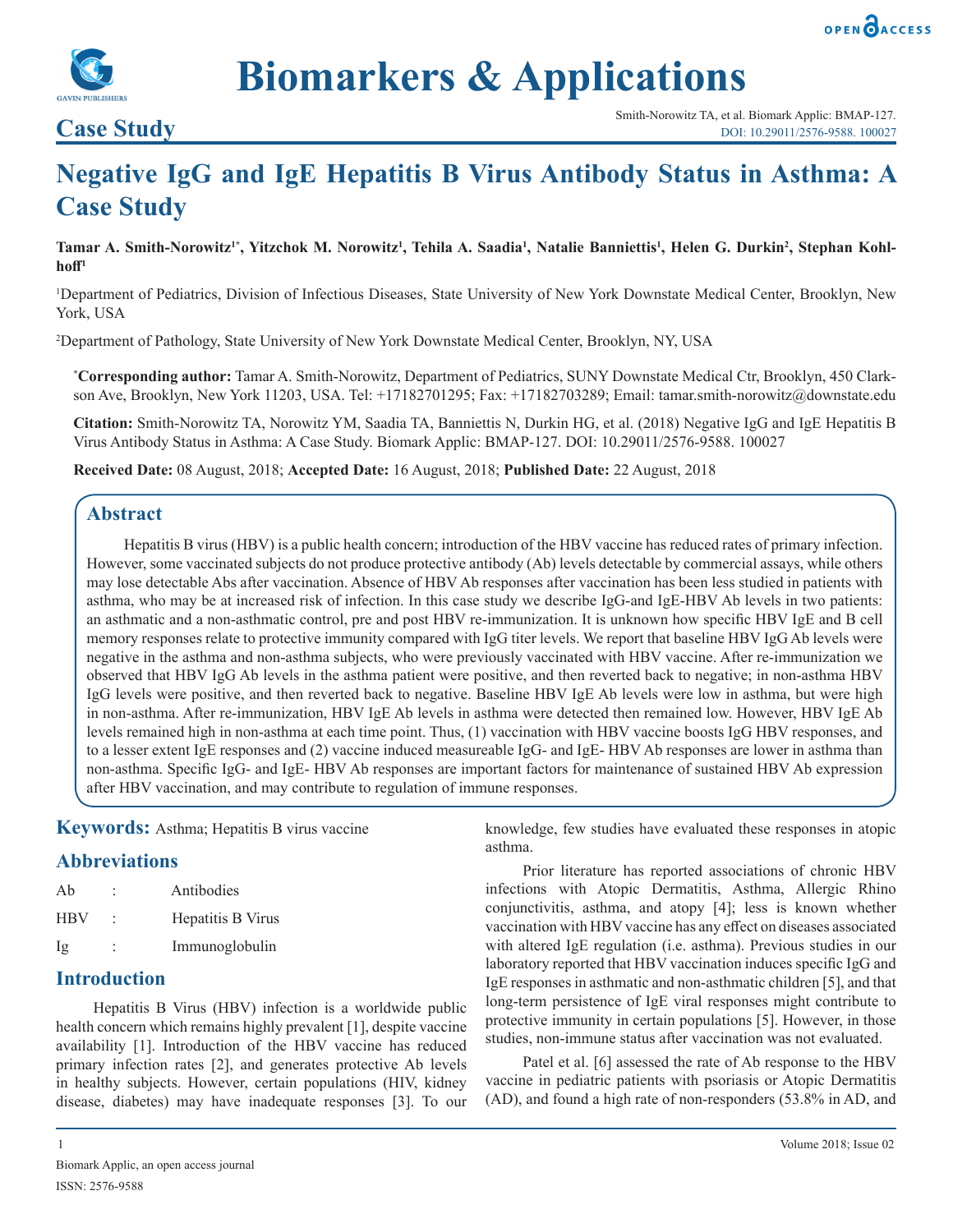**Citation:** Smith-Norowitz TA, Norowitz YM, Saadia TA, Banniettis N, Durkin HG, et al. (2018) Negative IgG and IgE Hepatitis B Virus Antibody Status in Asthma: A Case Study. Biomark Applic: BMAP-127. DOI: 10.29011/2576-9588. 100027

38.5% in psoriasis) [7]. Excessive inflammation due to disease may contribute to increased rate of those without protective levels of HBV after vaccine [6]. Guidelines for management of patients who present without protective anti-HBV levels after the HBV vaccine are less well defined [6].

Although HBV vaccines have been effective at preventing infection, the duration of protection after vaccination with HBV vaccine is not well understood. The determinants of non-immune status are poorly defined and currently rely on Ab levels detectable by commercial assay standard cutoff levels [7] However, this cutoff level may underestimate immunity which is relevant to those who are at high risk to infection that require documented immunity (i.e. medical personnel).

This report describes a patient with atopic asthma and a nonasthmatic control, who present with absence of HBV sAg IgG Abs (after 3 dose primary vaccination series). The aim of the current study was to examine IgG and IgE vaccine-induced humoral immune responses, before and after HBV re-immunization. HBV immunity is an important issue especially in health care workers and pregnant women, due to potential exposure of non-immune persons. It is important to study specific IgG- and IgE- HBV Ab responses after HBV vaccination, because these factors are important for maintenance of sustained HBV Ab expression after HBV vaccination, and may contribute to regulation of immune responses.

### **Materials and Methods**

#### **Case Description**

#### **Patient Case History**

Two adult health care workers who presented to an outpatient medical practice (Brooklyn, NY) for their yearly physicals, and thus Hepatitis B sAg Ab levels were checked. The subjects of this study are an atopic asthmatic adult (male, age 50 yr) and an atopic non-asthmatic adult control (male, age 23). The asthmatic patient did not receive immune-suppressants or corticosteroid treatment.

Both patients were up to date with their vaccines, but had a history of absence of HBV sAg IgG Abs after a three dose HBV vaccine series. Both patients received the recommended three doses (10 mcg/1.0 mL) of the HBV vaccine (RECOMBIVAX HB, Merck & Co., Inc., Whitehouse Station, NJ); 3 doses administered at 0, 1 and 6 months. Each dose is approximately 0.5 mL after reconstitution in sterile diluent, and is administered by subcutaneous injection. The fourth dose (re-immunization) was given when serology results were received, and patients were informed to return due to lack of Ab response. HBV vaccine titer levels were confirmed by positive anti-HBV IgG antibody levels (>0.034 Ab index, positive) (ELISA). CD19+ B cells: asthma: 17.2%, non-asthma: 10.3%. The clinical characteristics of the patients (pre-re-immunization) are shown in (Table 1).

| <b>ASTHMA</b>                                                                         |                                                               |  |
|---------------------------------------------------------------------------------------|---------------------------------------------------------------|--|
| Age, y                                                                                | 50                                                            |  |
| Male                                                                                  | Yes                                                           |  |
| Total serum IgE (IU/mL)                                                               | 321<br>$(range: 20-100 IU/mL)$                                |  |
| HBV sAg IgG Ab (Ab index)                                                             | (range: $< 0.034$ Ab index,<br>0.006<br>negative)             |  |
| HBV sAg IgE Ab (Ab index)                                                             | 0.50<br>$(range: < 0.451 Ab$ index,<br>negative)              |  |
| History of asthma                                                                     | Yes                                                           |  |
| History of allergic rhinitis                                                          | Yes                                                           |  |
| History of atopic dermatitis                                                          | Yes                                                           |  |
| <b>NON-ASTHMA</b>                                                                     |                                                               |  |
| Age, y                                                                                | 23                                                            |  |
| Male                                                                                  | Yes                                                           |  |
| Total serum IgE (IU/mL)                                                               | (range: 20-100 IU/mL)<br>150                                  |  |
| HBV sAg IgG Ab (Ab index)                                                             | $(range: <0.034 Ab$ index,<br>0.030                           |  |
| HBV sAg IgE Ab (Ab index)                                                             | $negative)$<br>(range: < 0.451 Ab index,<br>1.20<br>negative) |  |
| History of asthma                                                                     | No                                                            |  |
| History of allergic rhinitis                                                          | Yes                                                           |  |
| History of atopic dermatitis                                                          | Yes                                                           |  |
| Abbreviation: HBV: hepatitis B virus; IgG: immunoglobulin G; IgE:<br>immunoglobulin E |                                                               |  |

**Table 1:** Participant characteristics pre-re-immunization.

#### **Compliance with Ethics Guidelines**

The protocol was approved by the SUNY Downstate Medical Center Institutional Review Board, and the procedures followed were in accordance with institutional guidelines involving human subjects. Informed consent for the publication of the case study was also obtained from the subjects.

**Serology:** Peripheral blood samples (5mL) were collected pre and post re-immunization (weeks 1-7, 5 month, 1 year). Total serum IgE levels were assayed at SUNY Downstate Medical Center (ELISA) (Bio Quant; San Diego, CA) and the data were expressed as IU/mL. The reference range for IgE level in healthy adult serum: 20-100 IU/mL.

Flow cytometric analysis. The antibody used in this study was Simultest (FITC/ phycoerythirn (PE)-conjugated reagents (CD3CD19) (BD Biosciences; San Jose, CA), and appropriately matched isotype control Abs (Simultest control gamma1/ gamma2a), as previously described [16]. Adult normal range (%) for CD19+ B cells: 6.3-20.0.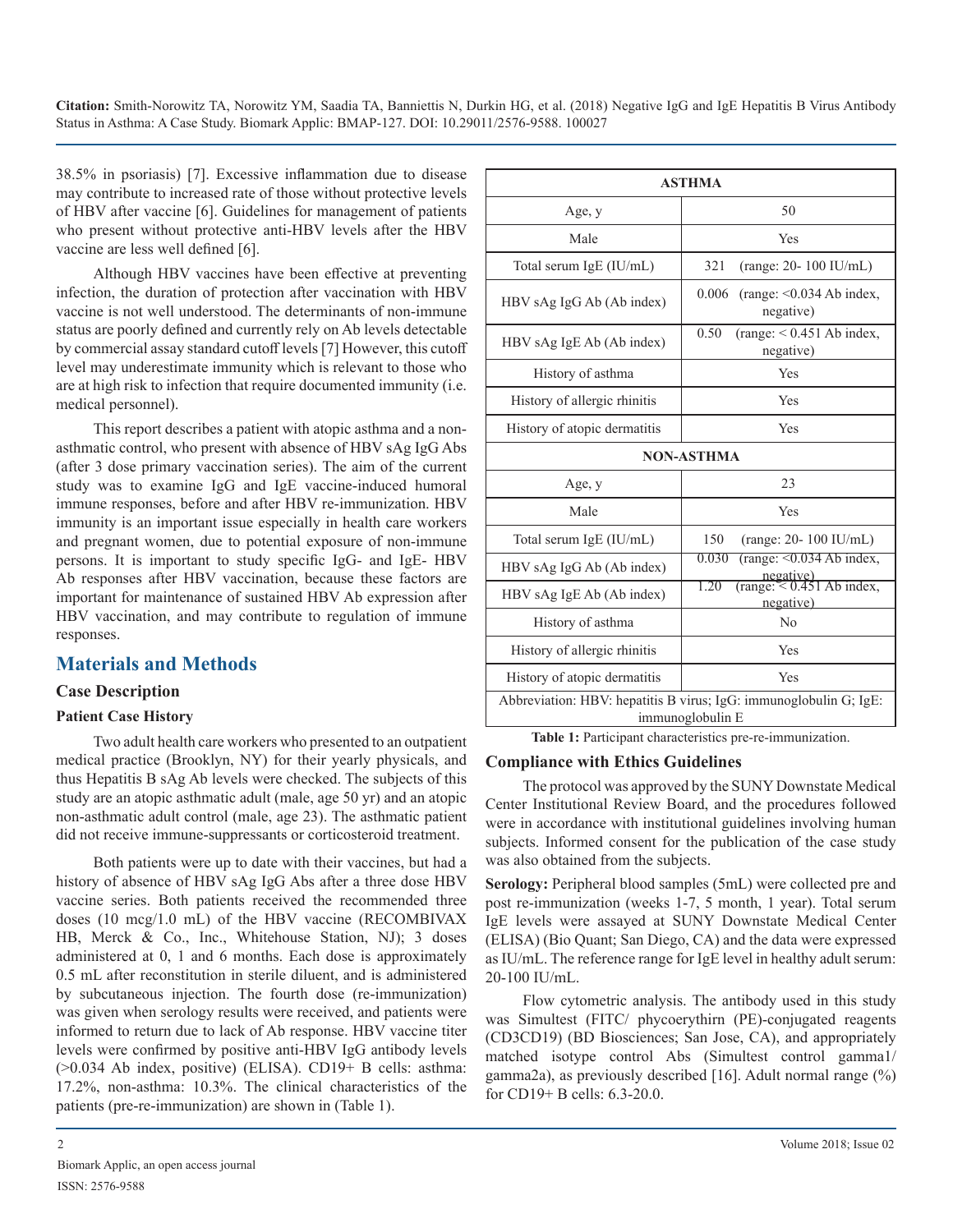**Citation:** Smith-Norowitz TA, Norowitz YM, Saadia TA, Banniettis N, Durkin HG, et al. (2018) Negative IgG and IgE Hepatitis B Virus Antibody Status in Asthma: A Case Study. Biomark Applic: BMAP-127. DOI: 10.29011/2576-9588. 100027

#### **HBV Serum Ab detection: ELISA**

 **IgG:** Serum IgG Abs to HBV were determined by Enzyme Linked Immunosorbent Assay (ELISA) (Abnova Corporation, Taiwan; Fisher Scientific, Sprinfield, NJ), according to manufacturer's recommendation. Data are reported as Ab index (Range for HBV Ab IgG: positive: >0.034 Ab index).

**IgE:** The presence IgE-HBV Abs was determined by a modification of an ELISA using an IgG HBV ELISA kit (Abnova), as previously described [5]. All samples were run in duplicates. The plates were read using an automated microplate reader (Model Elx800; Bio-Tek Instruments, Winooski, VT); Optical Density (O.D.) measurements were read using a measurement filter of 450 nm, and a reference filter of 620 nm. For determination of HBV IgE, data are reported as Ab index. (Range for HBV Ab IgE: positive: >0.451 Ab index). Calculation of the cutoff value was calculated based on the negative control mean absorbance.

#### **Results**

#### **HBV IgG Ab**

Baseline HBV IgG Ab levels were negative in asthma and non-asthma (0.006, 0.030 Ab index, respectively) (Table 1), indicating either no prior exposure to HBV or lack of a specific immune response to immunization. After re-immunization, HBV IgG Ab levels in the asthma patient were detected briefly (weeks 6-7 p.i.), and then reverted back to negative (20 weeks p.i.). In the non-asthma subject, HBV IgG levels were positive (weeks 1-20), and then reverted back to negative (1 year) (Figure 1, lower panel).



**Figure 1:** Differences in HBV- IgE and HBV-IgG Ab levels in asthma compared with no asthma post reimmuniztion. Top Panel: HBV-IgE Ab levels. Lower Panel: HBV-IgG Ab levels. Gray line: asthma; black line: no asthma.

#### **HBV IgE Ab**

Baseline HBV IgE Ab levels were low in asthma (0.5 Ab index), but were high in non-asthma (1.2 Ab index) (Table 1). After re-immunization, HBV IgE Ab levels in the asthma patient were detected briefly (week 2), then remained low. However, HBV IgE Ab levels remained high in the non-asthma subject at each time point (Figure 1, upper panel).

#### **Therapeutic Intervention**

No further interventions indicated. No repeat titers or follow-up indicated at this time.

#### **Discussion**

In the current study we found that in asthma, HBV IgG and IgE responses were present but low post HBV re-immunization, compared with non-asthma. It is well established that vaccineinduced Ab responses to HBV may persist for several years post vaccination [5]. However, it is possible that some people may experience weaker immune responses than others. The findings of this report indicate that negative IgG HBV Ab status and its relevance for maintaining immunity is an important area for prevention and control of HBV infection.

HBV vaccine generates protective Ab levels in healthy subjects [2], while certain populations may have inadequate responses [3]. Prior literature has demonstrated decreased seroconversion rate to HBV vaccine in HIV-infected individuals after 3 standard dose immunizations [8-9]. In addition, HIVpositive individuals who responded to the vaccine showed reduced Ab titers compared to HIV-negative controls and a decline of anti-HBV titers over time [10]. It could be, that immunodeficiency may be the major contributing factor; non-HIV-infected individuals have satisfactory immune responses (seroconversion rates between 88 and 94%) [10]. However, it should be mentioned, that the HBV vaccine is safe, and effective against HBV infection; rates of infection have declined [11].

The HBV vaccine is very immunogenic; vaccination with HBV vaccine leads to the development of IgG HBV Abs, and has the capability to protect most healthy persons against infection [12]. Liao et al reported that in HBV vaccinated children in China (5-10 years post vaccination) IgG HBV titer levels were still protective in 50% of subjects [13]. Koh, et al. demonstrated in young adults that HBV vaccination might induce T Helper (TH) 1 type immune responses, and atopy reduction [14].

However, it has been reported that 7-15% of individuals who receive HBV vaccination have no or low response to the vaccine [15], including dialysis patients with renal failure [15] and infants born form HBV-positive mothers [15]. In the present study we found in our asthma subject (who had been previously vaccinated with three doses of HBV vaccine) that after re-immunization low